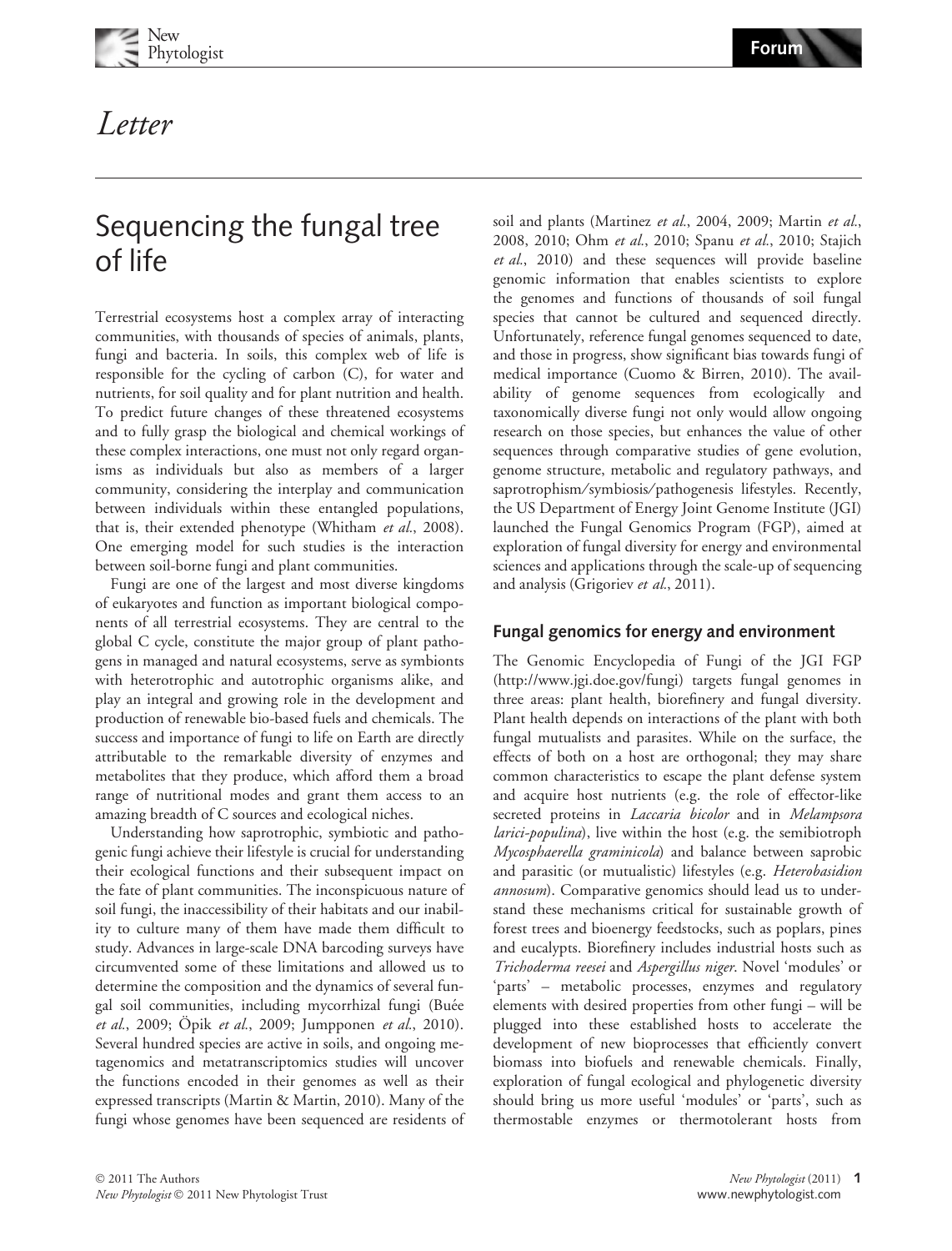extreme environments, as well as provide clues on fungal evolution. Dramatic improvements in genome-sequencing technologies enable us to go beyond sequencing a single reference genome, allowing 'resequencing' of several accessions (e.g. resequencing of a dozen strains of the ectomycorrhizal model species L. bicolor). Through comparative analysis of gene expression, genomic variation across the diversity of fungi and metagenomics of complex systems, such as soil, we will reach a higher level of understanding of fungal lifestyles, their interactions with plants and their evolution, laying a strong foundation upon which to build practical applications for energy and environment.

### Sequencing saprotrophic Agaricomycotina

Diverse fungi obtain nutrition from primary plant tissues, exudates or phloem sap, but only a relatively small number are able to efficiently degrade wood. The majority of the wood-decaying fungi are in the Agaricomycotina (Basidiomycota), which also includes mycorrhizal and pathogenic forms. Within the Agaricomycotina, a polyphyletic assemblage, known as white-rot fungi, have the unique ability to depolymerize and mineralize the recalcitrant lignin in order to gain access to cell wall carbohydrates as C and energy sources. Another assemblage, the so-called brownrot fungi, rapidly depolymerize cellulose but do not extensively degrade the lignin, which remains in situ as a modified polymeric residue that is highly resistant to further microbial decay. Both types of wood-decay fungi are common inhabitants of forest ecosystems and play an important, if not pivotal, role in the C cycle.

The genomes of three wood-decaying Agaricomycotina – Phanerochaete chrysosporium, Postia placenta and Schizophyllum commune – have been published (Martinez et al., 2004, 2009; Ohm et al., 2010). P. chrysosporium produces a white rot whereas P. placenta is a brown-rot species. They are both members of the Polyporales, but were found to have radically different decay chemistries. For example, Phanerochaete has 15 genes encoding class II fungal peroxidases, which function in lignin degradation, whereas Postia has only one low-redox-potential peroxidase, of unknown function. In addition, Postia lacks exocellobiohydrolases and cellulose-binding modules, which were previously thought to be present in all cellulolytic fungi. By contrast, S. commune has one of the largest sets of cellulolytic enzymes (Ohm et al., 2010). These findings, from three closely related taxa, suggest that there has been considerable diversification in decay mechanisms in Agaricomycotina, warranting a broad sampling of this clade.

The JGI initiative has targeted 30 wood-decay fungi representing 12 orders. Fourteen first-tier species (nine white rot and five brown rot), are designated for sequencing within the first year. Five of the first-tier species represent major clades of Agaricomycotina that include widespread wooddecay species for which there are currently no published genomes or (to our knowledge) active genome projects (i.e. Auriculariales, Dacrymycetales, Hymenochaetales and Corticiales). The second-tier species further broaden the phylogenetic diversity of wood-decay genomes (including the as-yet unsampled Atheliales, Amylocorticiales, Jaapiales and Phallomycetidae). Comparative analyses of these annotated genomes will also integrate gene-expression profiles determined by high-throughput Illumina RNA-Seq and by protein mass spectrometry from 12 fungal species. The genome sequence is already available for five species (P. chrysosporium, P. placenta, Pleurotus ostreatus, Serpula lacrymans and H. annosum) and, for the other seven (Gloeophyllum trabeum, Fistulina hepatica, Fomitiporia mediterranea, Dacryopinax spathularia, Fomitopsis pinicola, Auricularia auricular-judae and Punctularia strigosozonata), the genome sequence will be produced in the saprotrophic Agaricomycotina project, as already described. Comparative whole-transcriptome analyses of different decayer types and clades will facilitate the long-range understanding of their biological lifestyles and lignocellulolytic strategies.

## Sequencing mycorrhizal genomes

In soils of most forests, hundreds of species of ectomycorrhizal fungi establish mutualistic symbioses with lateral roots of trees (Buée et al., 2009; Martin & Nehls, 2009). Genomic-based analyses of the ectomycorrhizal symbiosis in environmental settings are in their infancy (Courty et al., 2008), but research in environmental genomics is rapidly developing and is crucial for understanding the role of the mycorrhizal symbiosis in nutrient cycling and plant health. One key step for the future of mycorrhizal research is the production of additional sequenced genomes, both for a variety of mycorrhizal fungi and also for their plant hosts. To date, the genomes of two symbionts – the basidiomycete L. bicolor (Martin et al., 2008) and the ascomycete Tuber melanosporum (Martin et al., 2010) – have been sequenced. Based on their symbiosis-related gene networks, evolution of the ectomycorrhizal lifestyle appears to be quite divergent (Plett & Martin, 2011). To better understand the differences between symbiotic clades and types of symbiosis, the JGI initiative has targeted 25 mycorrhizal fungi from different orders (Plett & Martin, 2011). Genomic DNA from Amanita muscaria, Cenococcum geophilum, Hebeloma cylindrosporum, L. amethystina, Oidiodendron maius, Piloderma croceum, Paxillus involutus, Pisolithus microcarpus and P. tinctorius is currently being sequenced using next-generation sequencing platforms. Sequencing of Boletus edulis, Cantharellus cibarius, Coltricia cinnamomea, Cortinarius glaucopus, Gymnomyces xanthosporus, Lactarius quietus, Meliniomyces bicolor, Paxillus rubicundulus, Ramaria formosa, Rhizoscyphus ericeae, Scleroderma citrinum, Suillus luteus, Sebacina vermifera, Tomentella sublilacina, Tricholoma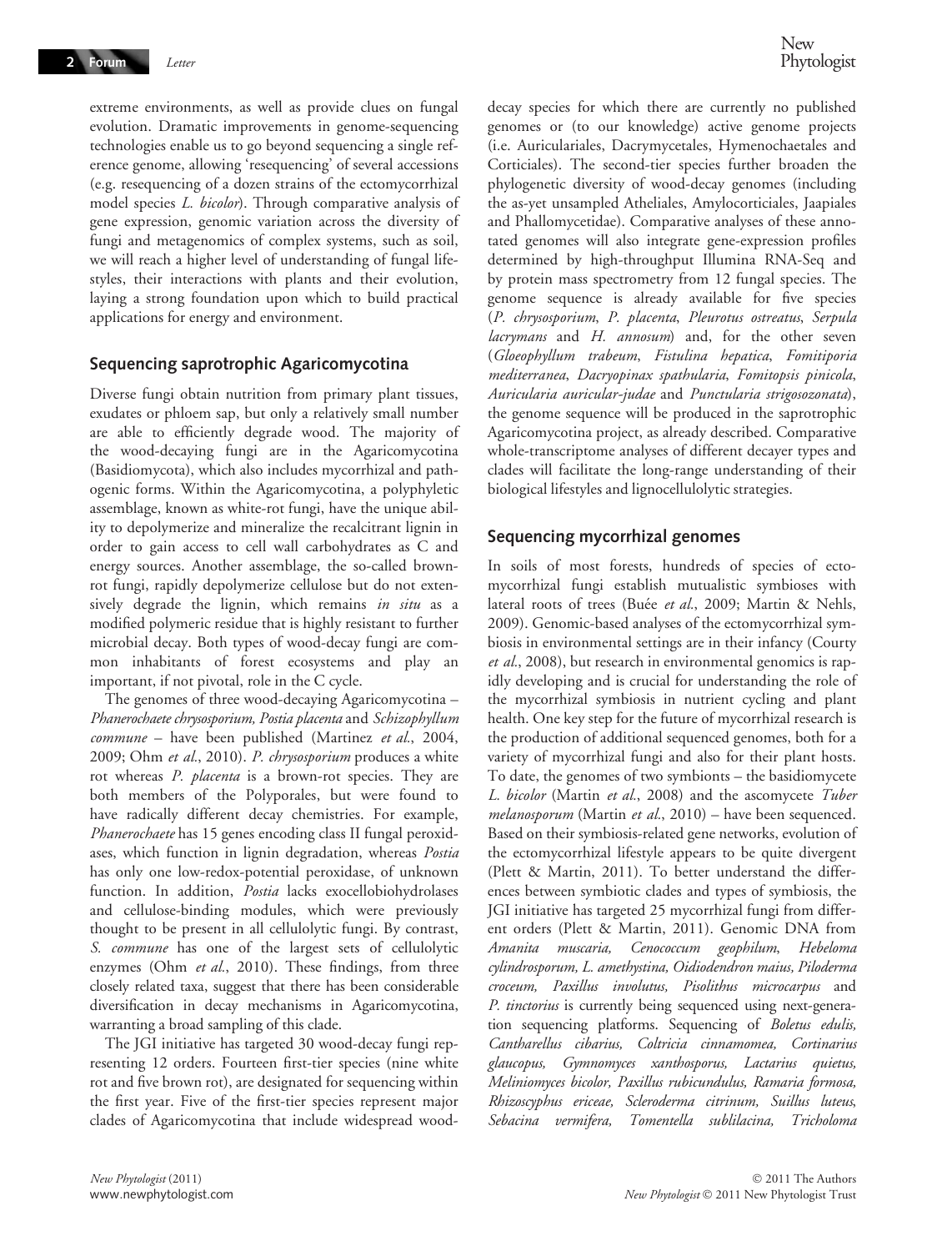matsutake, Tulasnella calospora and Terfezia boudieri will soon follow. The sequenced mycorrhizal species were selected for their ability to promote plant growth and health, their phylogenetic novelty, their ability to establish different types of mycorrhizal symbiosis (ectomycorrhizas, ericoid and orchid endomycorrhizas) and their ecological niche and host specificity. The comparative genomics of the available L. bicolor and T. melanosporum genomes (Martin et al., 2008, 2010), and the mycorrhizal genomes that are currently sequenced, will provide new insights that include but are not limited to:

• a better understanding of the complex interactions between trees and mycorrhizal symbionts;

• comparative genomics with the other economically important saprobic and pathogenic fungi;

• bioinformatics identification of important symbiosisrelated genes; and

• molecular markers for investigating adaptation signatures of symbiotic fungi in various ecosystems and environmental conditions.

The fact that mycorrhizal fungi appear to be independently derived from multiple saprobic lineages means that genomic data will provide independent assessments of the genetic underpinnings of mycorrhizal competence (Plett & Martin, 2011).

## Exploring the fungal tree of life

The fungal tree of life (FTOL) serves as the foundation for comparative fungal biology and is the focus of considerable phylogenetic research (Blackwell et al., 2006). The early diverging lineages of the FTOL comprise species that possess a smooth posterior flagellum. Flagellated fungi were previously classified in Chytridiomycota, but are now recognized as members of multiple paraphyletic lineages. The remaining early diverging lineages of fungi include the zygomycetous fungi and the arbuscular mycorrhizal fungi, which are characterized by aseptate filamentous growth and lack of sporocarp formation. They were classified in Zygomycota, but like Chytridiomycota may comprise multiple phylogenetic lineages. Dikarya is the most derived clade of fungi and consist of Ascomycota (e.g. yeasts and molds) and Basidiomycota (e.g. mushrooms and shelf-fungi).

Our increased understanding of the FTOL has resulted in refinement of concepts of morphological homologies, evolution of ecologies and physiologies, and a more accurate assessment of previously unappreciated phylogenetic diversity. Importantly, the FTOL informs our selection of taxa for genomic sequencing. As already stressed, the sequencing of Dikarya is focused on lineages of current economic and medicinal importance (Cuomo & Birren, 2010). While these data have advanced insights into fungal biology, a more complete understanding of fungi and their potential application and benefit to human society is limited by current gaps in our sampling of genomes throughout the FTOL.

As an initial step to advance a more complete genomic coverage of the FTOL, JGI FGP's Genomic Encyclopedia of Fungi project will sequence 10 target species from unsampled lineages of the FTOL. These species collectively represent over 1 billion years of eukaryotic evolution and occupy diverse ecological niches (e.g. insect endosymbionts and osmophilic fungi) and exhibit novel metabolic capabilities (e.g. detoxification of noxious plant compounds and colonization of extreme environments). Fungi have been used for the benefit of humans for over 5000 yr, from fermentation to antibiotics, yet we have only harnessed a fraction of their metabolic potential. Sequencing these genomes will significantly improve our understanding of early fungal evolution through phylogenomic analyses and it will result in a more complete assessment of the genomic and metabolic diversity of fungi that is needed to more fully apply them to the human endeavor.

# **Outlook**

Genomic analyses have so far been restricted to a limited set of ecologically relevant fungal species. Within the next 2 yr, we will see a massive shift towards the inclusion of the environmental and evolutionary perspectives in genomesequencing initiatives. Environmental genomics of the communities of soil-borne fungi will lead to a better understanding of the biological and ecological roles of these eukaryotic microbes (Kyrpides, 2009). Several fungal species selected in the present JGI projects are amongst the most abundant species found in large-scale 454 pyrosequencing of soil fungal ribosomal DNA and are known to interact with plants (Buée et al., 2009; Jumpponen et al., 2010). The sequenced genomes from across the tree of life will therefore serve as anchors for sorting through thousands of metagenomic repertoires and categorizing them. This will undoubtedly lead to a better understanding of plant– microbe interactions.

### Acknowledgements

We would like to thank the members of our scientific communities for their outstanding support. F.M. is supported by the European Commission within the Project ENERGYPOPLAR (FP7-211917), the US Department of Energy – Oak Ridge National Laboratory Scientific Focus Area for Genomics Foundational Sciences (Project Plant–Microbe Interfaces. A.P. is supported by grants AGL2008-05608 and the Bioetanol-Euroinnova project. This work was conducted by the US Department of Energy Joint Genome Institute, which is supported by the Office of Science of the US Department of Energy under Contract No. DE-AC02-05CH11231 (I.V.G.).